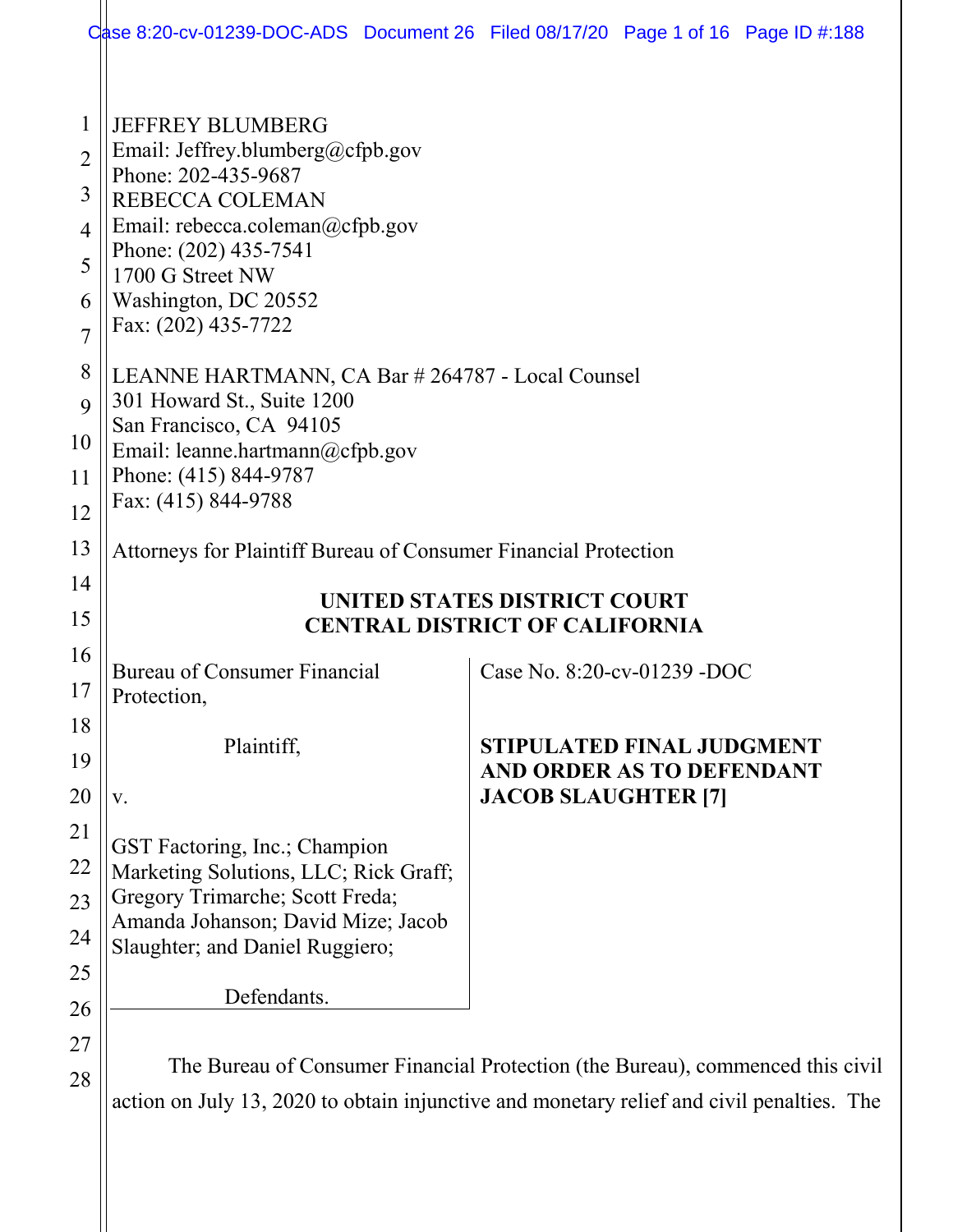1 2 Complaint alleges violations of the Telemarketing and Consumer Fraud and Abuse Prevention Act, 15 U.S.C. §§ 6101 et seq., and its implementing rule, the Telemarketing Sales Rule, 16 C.F.R. Part 310, in connection with the sale of telemarketed debt-relief services.

The Bureau and Defendant Jacob Slaughter (Defendant) agree to entry of this Stipulated Final Judgment and Order (Order), to settle and resolve all matters in dispute arising from the conduct alleged in the Complaint.

Therefore it is **ORDERED**:

#### **I. FINDINGS**

1. This Court has jurisdiction over the parties and the subject matter of this action and venue is proper in this jurisdiction under 28 U.S.C. § 1391(b) and (c), and 12 U.S.C. § 5564(f).

2. Defendant neither admits nor denies the allegations in the Complaint, except as specifically stated herein. Defendant admits the facts necessary to establish the Court's jurisdiction over him and the subject matter of this action.

3. The Complaint alleges claims upon which relief may be granted.

4. The relief provided in this Order is appropriate and available pursuant to sections 1054 and 1055 of the Consumer Financial Protection Act (CFPA), 12 U.S.C. §§ 5564 and 5565.

5. In the course of telemarketing and offering debt-relief services from April, 2017 to the Effective Date, Defendant requested or received payment of fees or consideration from consumers for debt-relief services before: (1) he had renegotiated, settled, reduced, or otherwise altered the terms of at least one debt pursuant to a settlement agreement, debt management plan, or other such valid contractual agreement executed by the consumer; and (2) the consumer had made at least one payment pursuant to that agreement.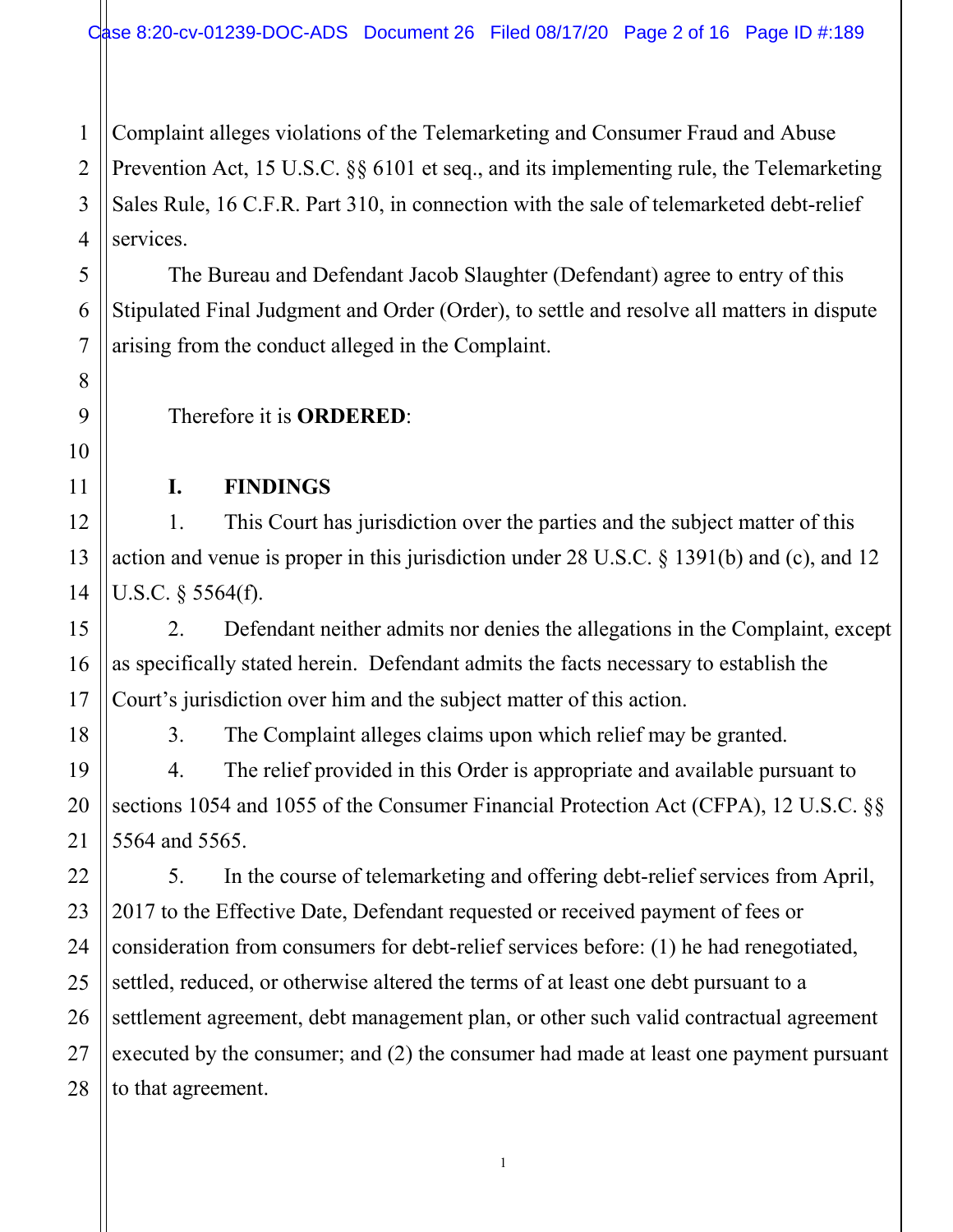1 2 3 4 5 6. Defendant waives all rights to seek judicial review or otherwise challenge or contest the validity of this Order and any claim he may have under the Equal Access to Justice Act, 28 U.S.C. § 2412, concerning the prosecution of this action to the date of this Order. Each party agrees to bear its own costs and expenses, including, without limitation, attorney's fees.

- 7. Entry of this Order is in the public interest.
- **II. DEFINITIONS**

8. The following definitions apply to this Order:

- a. "Affected Consumer" means a consumer who entered into an Engagement Agreement with Defendant and from whom Defendant received fees.
- b. "Assisting Others" includes, but is not limited to:
	- i. formulating or providing, or arranging for the formulation or provision of, any advertising or marketing material, including, but not limited to, any telephone sales script, direct mail solicitation, or the text of any Internet website, email, or other electronic communication;
	- ii. formulating or providing, or arranging for the formulation or provision of, any marketing support material or service, including web or Internet Protocol addresses or domain name registration for any Internet websites, affiliate marketing services, or media placement services;
	- iii. consulting in any form whatsoever;
	- iv. providing names of, or contributing to the generation of, potential customers;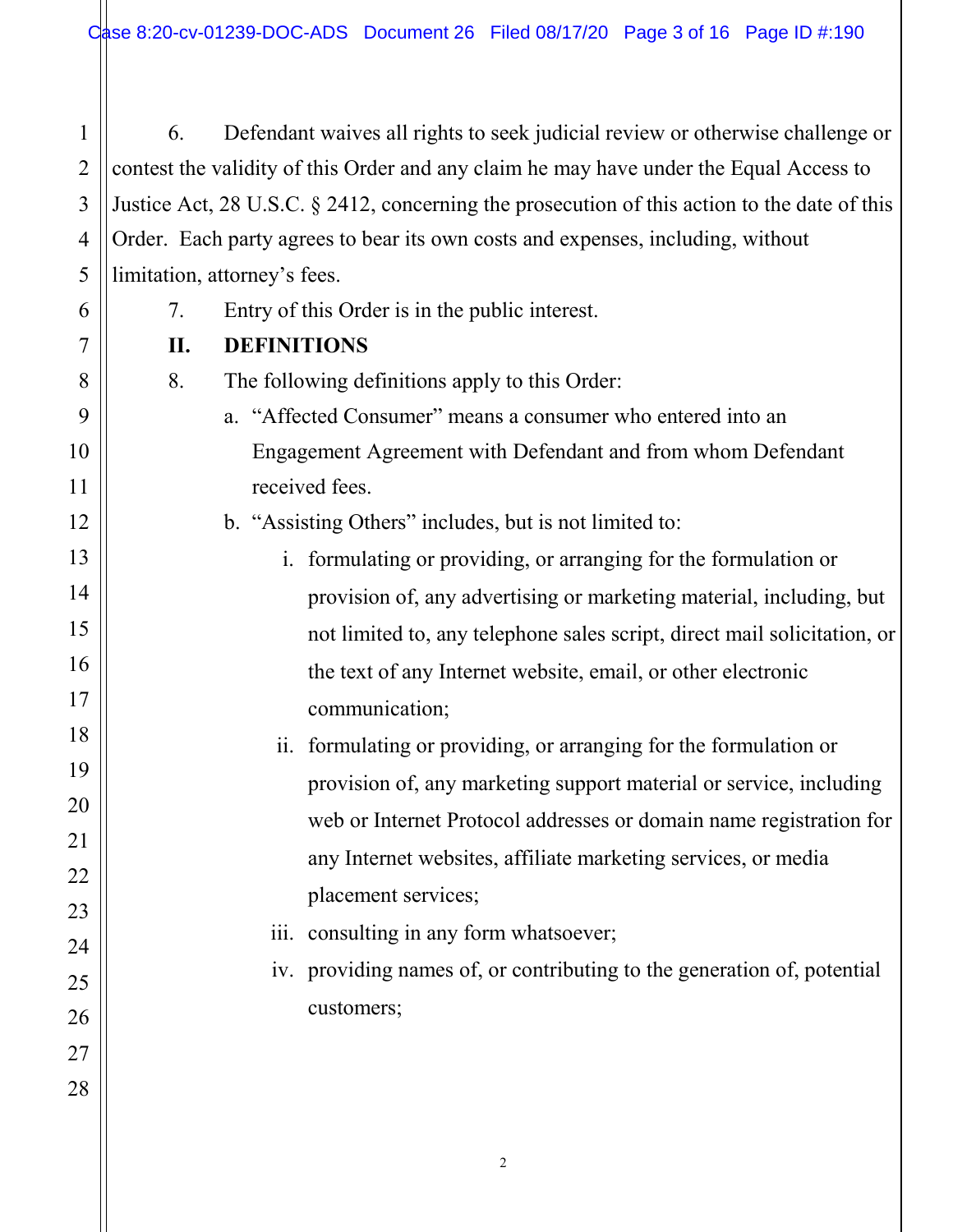1

 $\mathbf{I}$ 

2

3

4

5

6

7

8

9

10

11

12

13

14

15

16

17

18

19

20

21

22

23

24

25

26

27

28

|    | v. participating in or providing services related to the offering, sale,    |
|----|-----------------------------------------------------------------------------|
|    | or servicing of a product, or the collection of payments for a              |
|    | product;                                                                    |
|    | vi. acting or serving as an owner, officer, director, manager, principal,   |
|    | partner, or limited partner of any entity; and                              |
|    | vii. investing or loaning money.                                            |
|    | c. "Debt-Relief Service" means any program or service represented, directly |
|    | or by implication, to renegotiate, settle, or in any way alter the terms of |
|    | payment or other terms of the debt or obligation, including, but not        |
|    | limited to a reduction in the balance, interest rate, or fees owed by a     |
|    | consumer to an unsecured creditor or debt collector.                        |
|    | d. "Defendant" means Jacob Slaughter d/b/a Slaughter LLP, and by any        |
|    | other names by which he might be known.                                     |
|    | e. "Effective Date" means the date on which this Order is entered by the    |
|    | Court.                                                                      |
| f. | "Enforcement Director" means the Assistant Director of the Office of        |
|    | Enforcement for the Bureau of Consumer Financial Protection, or his or      |
|    | her delegate.                                                               |
|    | g. "Engagement Agreement" means an agreement to provide a Debt-Relief       |
|    | Service relating to private student-loan debt provided by Defendant, the    |
|    | receivables from which Defendant transferred to GST Factoring, Inc.         |
|    | h. "Person" means an individual, partnership, company, corporation,         |
|    | association (incorporated or unincorporated), trust, estate, cooperative    |
|    | organization, or other entity.                                              |
|    | i. "Related Consumer Action" means a private action by or on behalf of      |
|    | one or more consumers or an enforcement action by another                   |
|    | governmental agency brought against Defendant based on substantially        |
|    | the same facts as described in the Complaint.                               |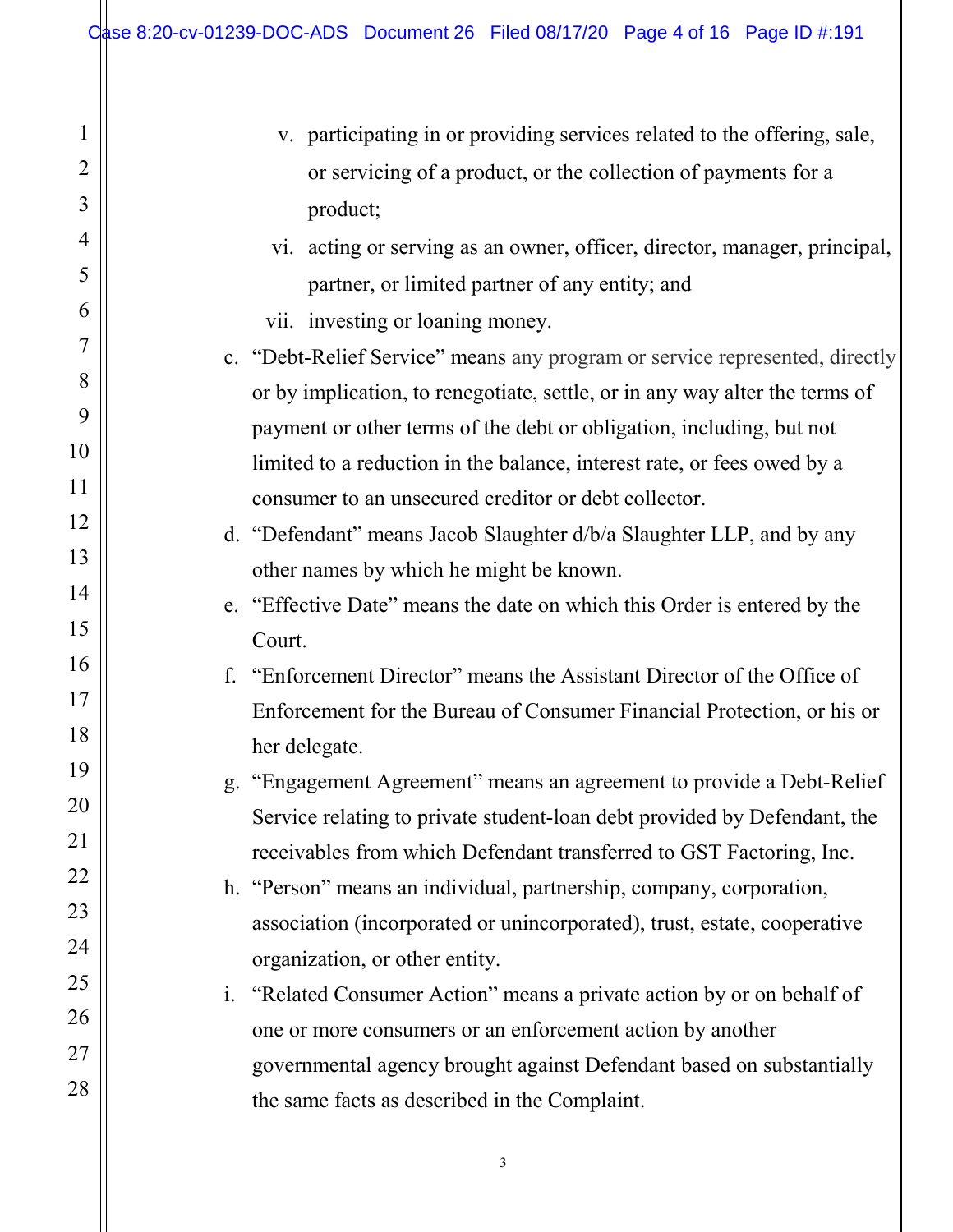H

| 1              | "Telemarketing" means a plan, program, or campaign which is conducted<br>$\mathbf{i}$ .   |
|----------------|-------------------------------------------------------------------------------------------|
| 2              | to induce the purchase of goods or services or a charitable contribution,                 |
| 3              | by use of one or more telephones and which involves more than one                         |
| 4              | interstate phone call.                                                                    |
| 5              | <b>CONDUCT PROVISIONS</b>                                                                 |
| 6              | <b>BAN ON DEBT-RELIEF PRODUCTS AND SERVICES</b><br>Ш.                                     |
| $\overline{7}$ | IT IS ORDERED that:                                                                       |
| 8              | Defendant, whether acting directly or indirectly, is permanently restrained<br>9.         |
| 9              | and enjoined from:                                                                        |
| 10             | a. Advertising, marketing, promoting, offering for sale, selling, or providing            |
| 11             | any Debt-Relief Service;                                                                  |
| 12             | b. Assisting Others in advertising, marketing, promoting, offering for sale,              |
| 13             | selling, or providing any Debt-Relief Service; and                                        |
| 14             | c. Receiving any remuneration or other consideration from, holding any                    |
| 15             | ownership interest in, providing services to, or working in any capacity                  |
| 16             | for any Person engaged in advertising, marketing, promoting, offering for                 |
| 17             | sale, selling, or providing any Debt-Relief Service.                                      |
| 18             | Nothing in this Order shall be read as an exception to this Paragraph.                    |
| 19             | <b>INJUNCTION CONCERNING COLLECTING PAYMENTS FROM</b><br>IV.                              |
| 20             | <b>CONSUMERS</b>                                                                          |
| 21             | IT IS FURTHER ORDERED that:                                                               |
| 22             | As of the Effective Date, Defendant, and his agents, servants, employees,<br>10.          |
| 23             | and attorneys, and all other persons in active concert or participation with any of them, |
| 24             | who receive actual notice of this Order, whether acting directly or indirectly, are       |
| 25             | permanently restrained and enjoined from causing any charges to be made to, or            |
| 26             | collecting, attempting to collect, causing collection or attempts to collect, selling,    |
| 27             | assigning, or otherwise transferring any right to collect, payment from any Affected      |
| 28             | Consumer.                                                                                 |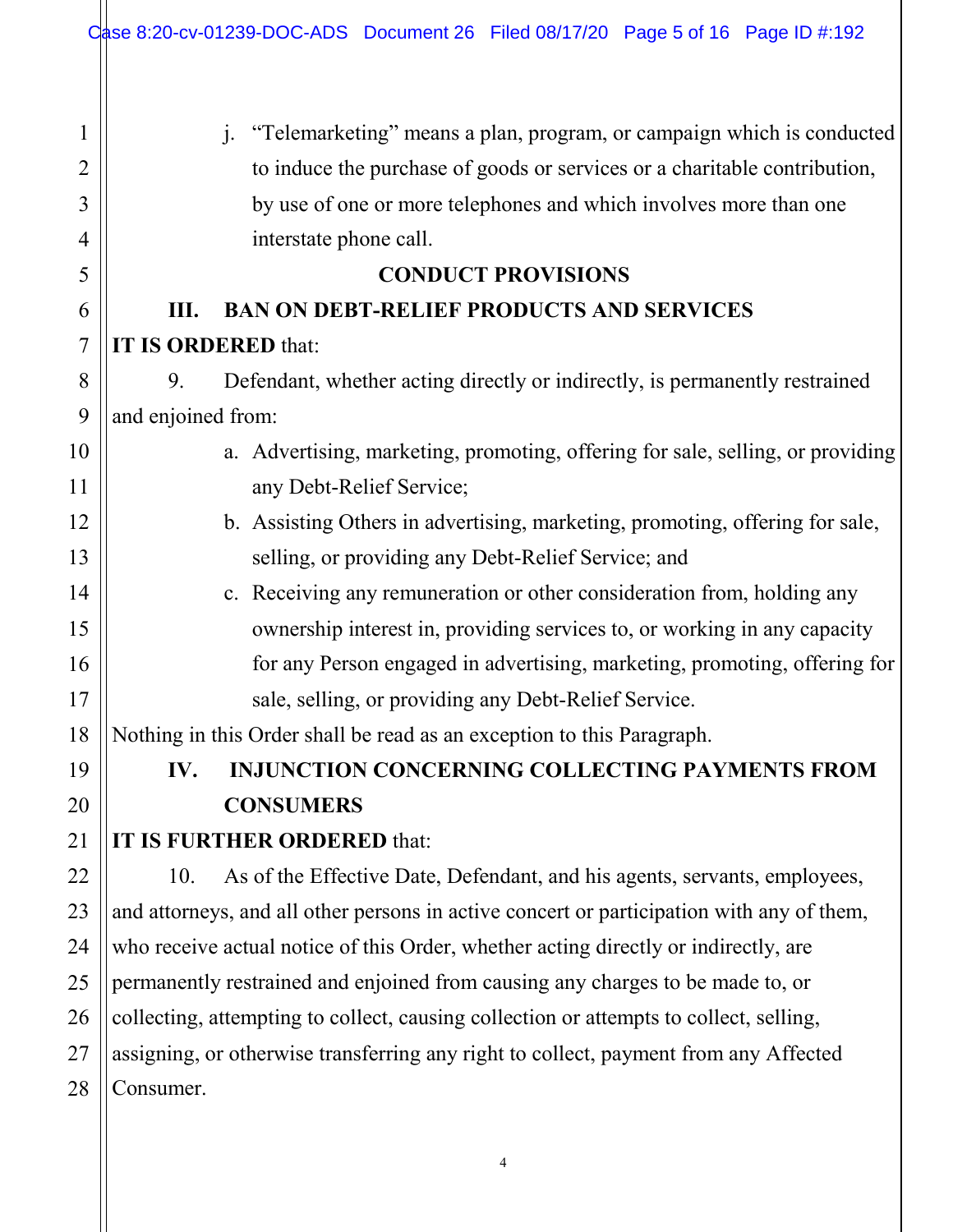# **V. PROHIBITED USE OF CONSUMER INFORMATION IT IS FURTHER ORDERED** that:

11. Defendant, and his agents, servants, employees, and attorneys, who receive actual notice of this Order, whether acting directly or indirectly, may not disclose, use, or benefit from, consumer information, including the name, address, telephone number, email address, social security number, other identifying information, or any data that enables access to a consumer's account (including a credit card, bank account, or other financial account) of any person that Defendant obtained prior to the Effective Date in connection with the advertising, marketing, promotion, offering for sale, sale, or providing of any Debt-Relief Service*.* However, consumer information may be disclosed if requested by a government agency or required by law, regulation, or court order.

#### **MONETARY PROVISIONS**

# **VI. ORDER TO PAY REDRESS**

### **IT IS FURTHER ORDERED** that:

12. A judgment for monetary relief is entered in favor of the Bureau and against Defendant, in the amount of \$240,000 for the purpose of providing redress to Affected Consumers; however, full payment of this judgment will be suspended upon satisfaction of the obligations in Paragraphs 13 through 16 of this Section and Paragraphs 27 through 31 and 33 of Section IX and subject to Section VII of this Order.

13. Within 10 days of the Effective Date, Defendant must pay to the Bureau, by wire transfer to the Bureau or to the Bureau's agent, and according to the Bureau's wiring instructions, \$5,000 in partial satisfaction of the judgment as ordered in Paragraph 12 of this Section.

14. With regard to any redress that Defendant pays pursuant to Paragraph 13, if Defendant receives, directly or indirectly, any reimbursement or indemnification from any source, including but not limited to payment made under any insurance policy, or if Defendant secures a tax deduction or tax credit with regard to any federal, state, or local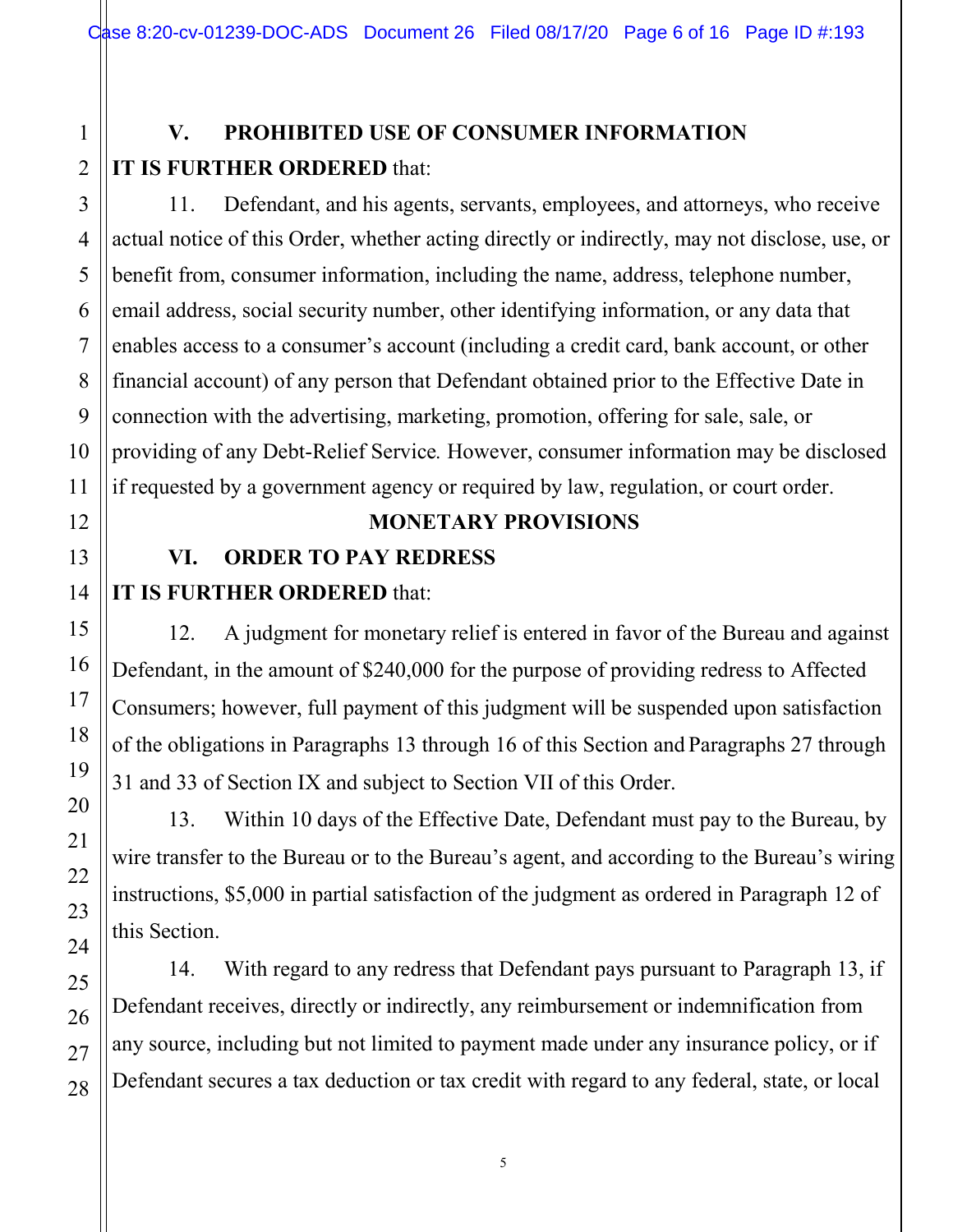tax, Defendant must: (a) immediately notify the Enforcement Director in writing, and (b) within 10 days of receiving the funds or monetary benefit, Defendant must transfer to the Bureau the full amount of such funds or monetary benefit (Additional Payment) to the Bureau or to the Bureau's agent according to the Bureau's wiring instructions. After the Bureau receives the Additional Payment, the amount of the suspended judgment referenced in Paragraph 12 will be reduced by the amount of the Additional Payment and the Additional Payment will be applied toward satisfaction of the monetary judgment entered in Paragraph 12.

15. Any funds received by the Bureau in satisfaction of this judgment will be deposited into a fund or funds administered by the Bureau or to the Bureau's agent according to applicable statutes and regulations to be used for redress for injured consumers, including, but not limited to, refund of moneys, restitution, damages, or other monetary relief, and for any attendant expenses for the administration of any such redress.

16. If the Bureau determines, in its sole discretion, that redress to consumers is wholly or partially impracticable or if funds remain after the administration of redress is completed, the Bureau shall deposit the remaining funds in the U.S. Treasury as disgorgement. Defendant will have no right to challenge the Bureau's choice of remedies under this Section, and will have no right to contest any actions that the Bureau or its representatives may take under this paragraph.

17. Payment of redress to any Affected Consumer under this Order may not be conditioned on that Affected Consumer waiving any right.

# **VII. EFFECT OF MISREPRESENTATION OR OMISSION REGARDING FINANCIAL CONDITION**

### **IT IS FURTHER ORDERED** that:

18. The suspension of the monetary judgment entered in Section VI of this Order is expressly premised on the truthfulness, accuracy, and completeness of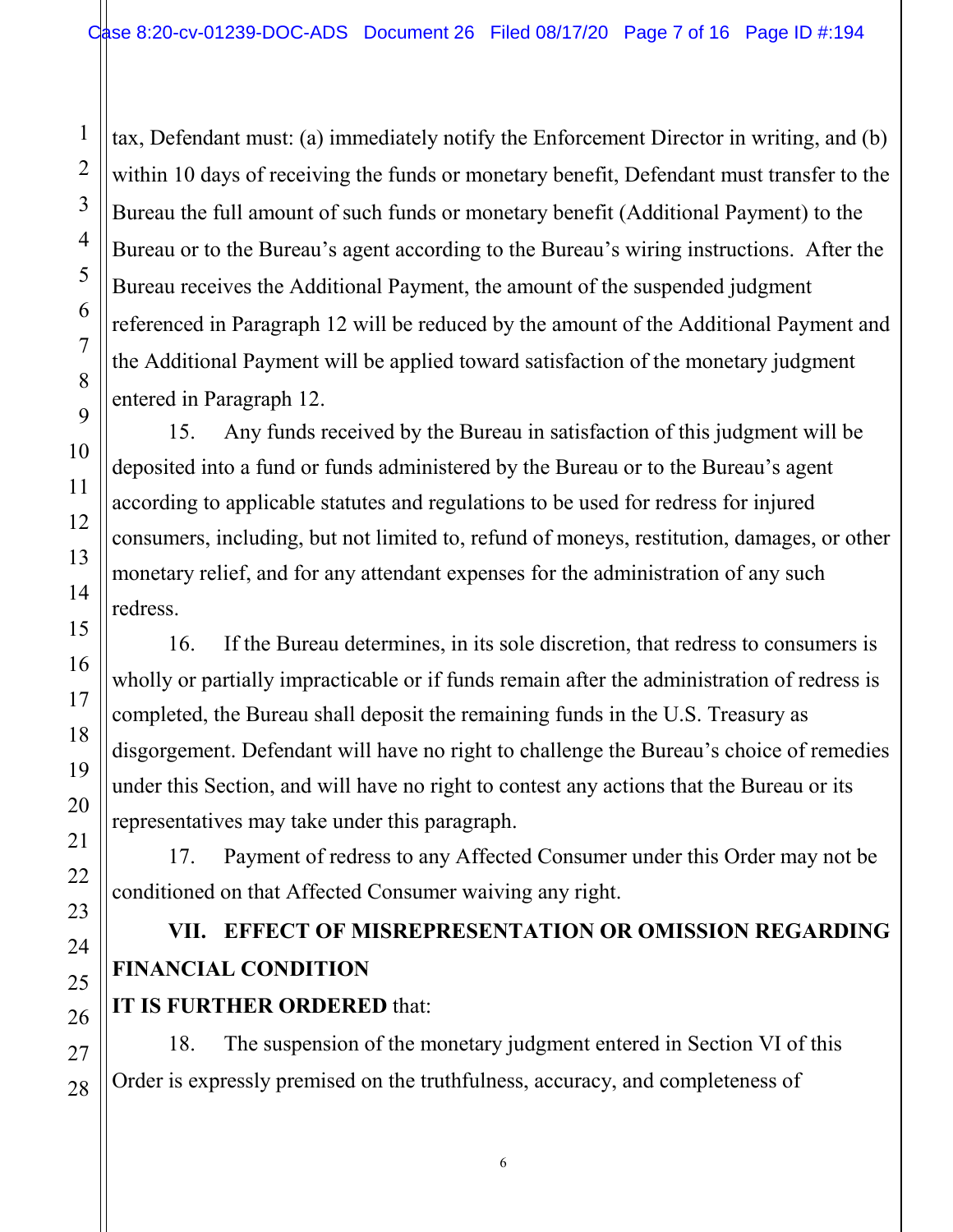Defendant's financial statements and supporting documents submitted to the Bureau on or about May 22, 2020 which Defendant asserts are truthful, accurate, and complete, and which include:

- a. Financial Statement of Defendant, including the attachments, signed on May 19, 2020 and submitted to the Bureau on or about May 22, 2020, including supplemental information submitted on June 23, 2020 and July 6, 2020; and
- b. 2017 and 2018 federal tax returns for Defendant, submitted to the Bureau on or about May 22, 2020.

19. If upon motion by the Bureau, the Court determines that Defendant has failed to disclose any material asset or that any of his financial statements or oral testimony contain any material misrepresentation or omission, including materially misstating the value of any asset, the Court shall terminate the suspension of the monetary judgment entered in Section VI and without further adjudication, shall reinstate the judgment entered in Section VI of this Order and the full judgment of \$240,000 shall be immediately due and payable, less any amounts paid to the Bureau under Section VI of this Order.

20. If the Court terminates the suspension of the monetary judgment under this Section, the Bureau will be entitled to interest on the judgment, computed from the date of entry of this Order, at the rate prescribed by 28 U.S.C. § 1961, as amended, on any outstanding amounts not paid.

21. Provided, however, that in all other respects this Order shall remain in full force and effect unless otherwise ordered by the Court; and, provided further, that proceedings instituted under this provision would be in addition to, and not in lieu of any other civil or criminal remedies as may be provided by law, including any other proceedings that the Bureau may initiate to enforce this Order.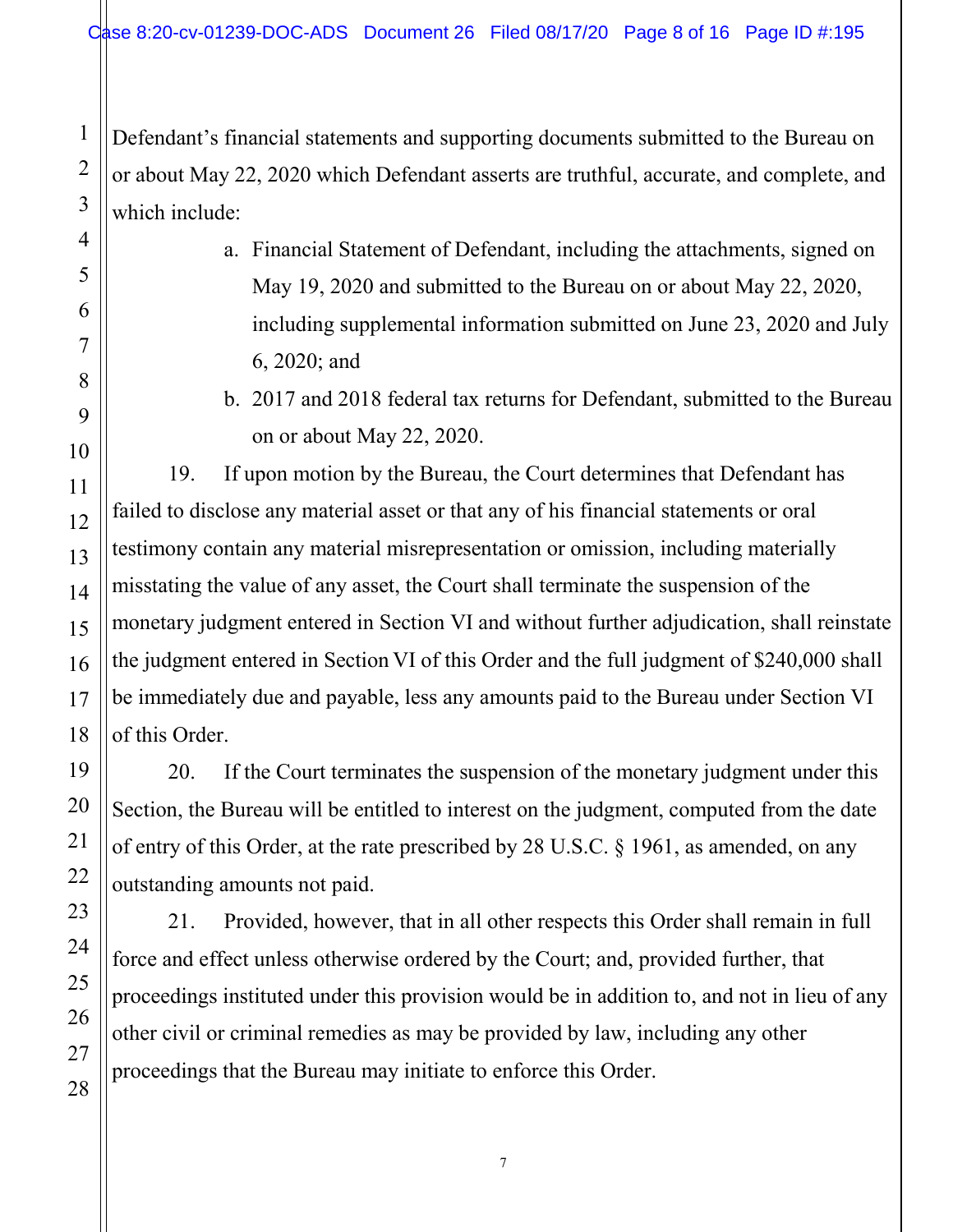# **VIII. ORDER TO PAY CIVIL MONEY PENALTIES IT IS FURTHER ORDERED** that:

22. Under Section 1055(c) of the CFPA, 12 U.S.C. § 5565(c), by reason of the violations of law alleged in the Complaint, and taking into account the factors in 12 U.S.C. § 5565(c)(3), Defendant must pay a civil money penalty of \$1 to the Bureau. This amount is based on Defendant's limited ability to pay as attested to in his financial statements listed in Section VII above.

23. Within 10 days of the Effective Date, Defendant must pay the civil money penalty by wire transfer to the Bureau or to the Bureau's agent in compliance with the Bureau's wiring instructions.

24. The civil money penalty paid under this Order will be deposited in the Civil Penalty Fund of the Bureau as required by Section 1017(d) of the CFPA, 12 U.S.C.  $§$  5497(d).

25. Defendant must treat the civil money penalty paid under this Order as a penalty paid to the government for all purposes. Regardless of how the Bureau ultimately uses those funds, Defendant may not:

> a. Claim, assert, or apply for a tax deduction, tax credit, or any other tax benefit for any civil money penalty paid under this Order; or

b. Seek or accept, directly or indirectly, reimbursement or indemnification from any source, including, but not limited to payment made under any insurance policy, with regard to any civil money penalty paid under this Order.

26. Defendant agrees that the civil penalty imposed by the Order represents a civil penalty owed to the United States Government, is not compensation for actual pecuniary loss, and thus it is not subject to discharge under the Bankruptcy Code, 11 U.S.C.  $\frac{523(a)}{7}$ .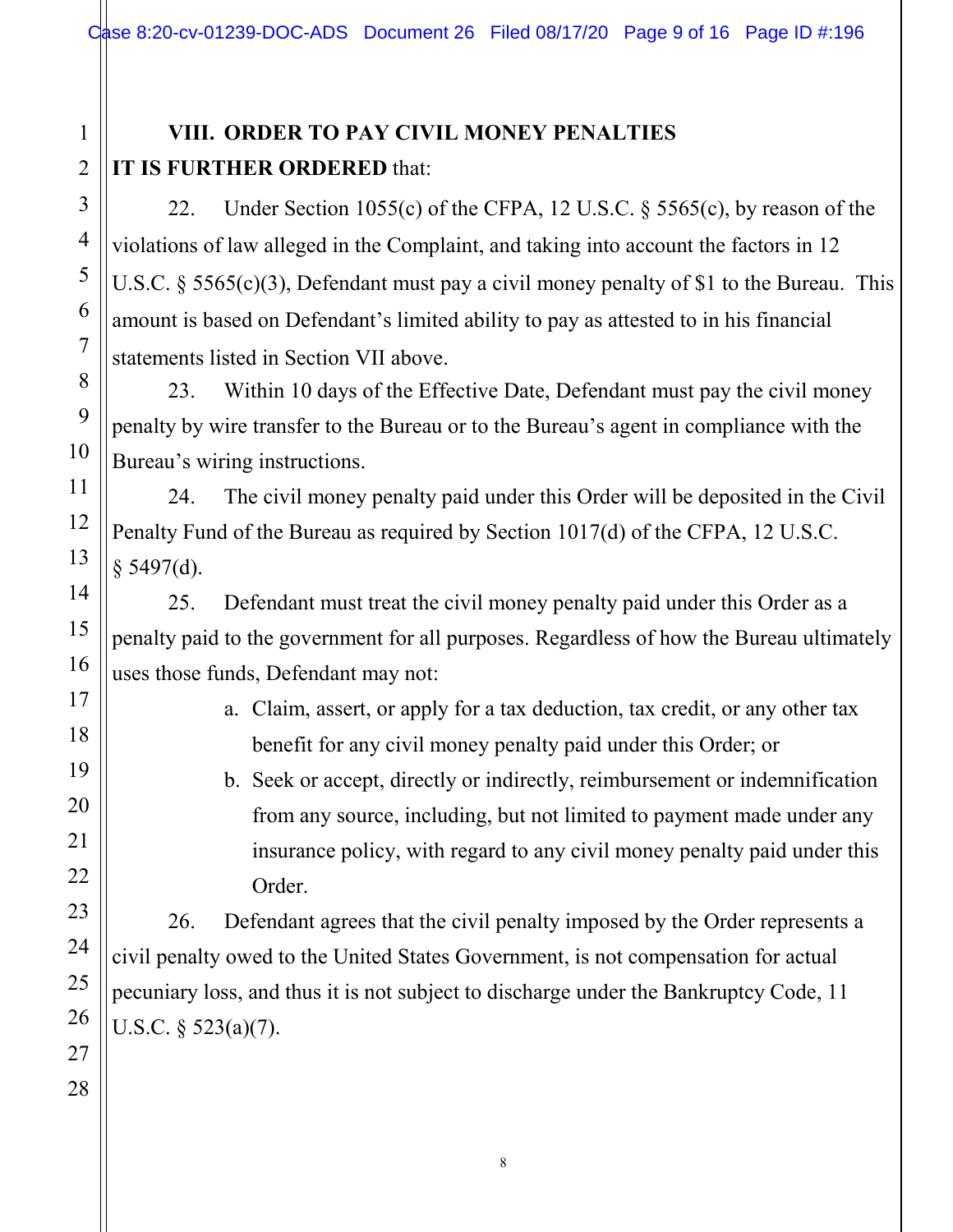# **IX. ADDITIONAL MONETARY PROVISIONS IT IS FURTHER ORDERED** that:

27. In the event of any default on Defendant's obligations to make payment under this Order, interest, computed under 28 U.S.C. § 1961, as amended, will accrue on any outstanding payments not paid from the date of default to the date of payment, and will immediately become due and payable.

28. Defendant relinquishes all dominion, control, and title to the funds paid under this Order to the fullest extent permitted by law and no part of the funds may be returned to Defendant.

29. The facts alleged in the Complaint will be taken as true and be given collateral estoppel effect, without further proof, in any proceeding based on the entry of the Order, or in any subsequent civil litigation by or on behalf of the Bureau, including in a proceeding to enforce its rights to any payment or monetary judgment under this Order, such as a nondischargeability complaint in any bankruptcy case.

30. The facts alleged in the Complaint establish all elements necessary to sustain an action by the Bureau under Section 523(a)(2)(A) of the Bankruptcy Code, 11 U.S.C. § 523(a)(2)(A), and for such purposes this Order will have collateral estoppel effect against Defendant, even in Defendant's capacity as debtor-in-possession.

31. Under 31 U.S.C. § 7701, Defendant must furnish to the Bureau his taxpayer identification number(s), which may be used for purposes of collecting and reporting on any delinquent amount arising out of this Order.

32. Within 30 days of the entry of a final judgment, consent order, or settlement in a Related Consumer Action, Defendant must notify the Enforcement Director of the final judgment, consent order, or settlement in writing. That notification must indicate the amount of redress, if any, that Defendant paid or is required to pay to consumers and describe the consumers or classes of consumers to whom that redress has been or will be paid. To preserve the deterrent effect of the civil money penalty in any Related Consumer Action, Defendant may not argue that Defendant is entitled to, nor may

1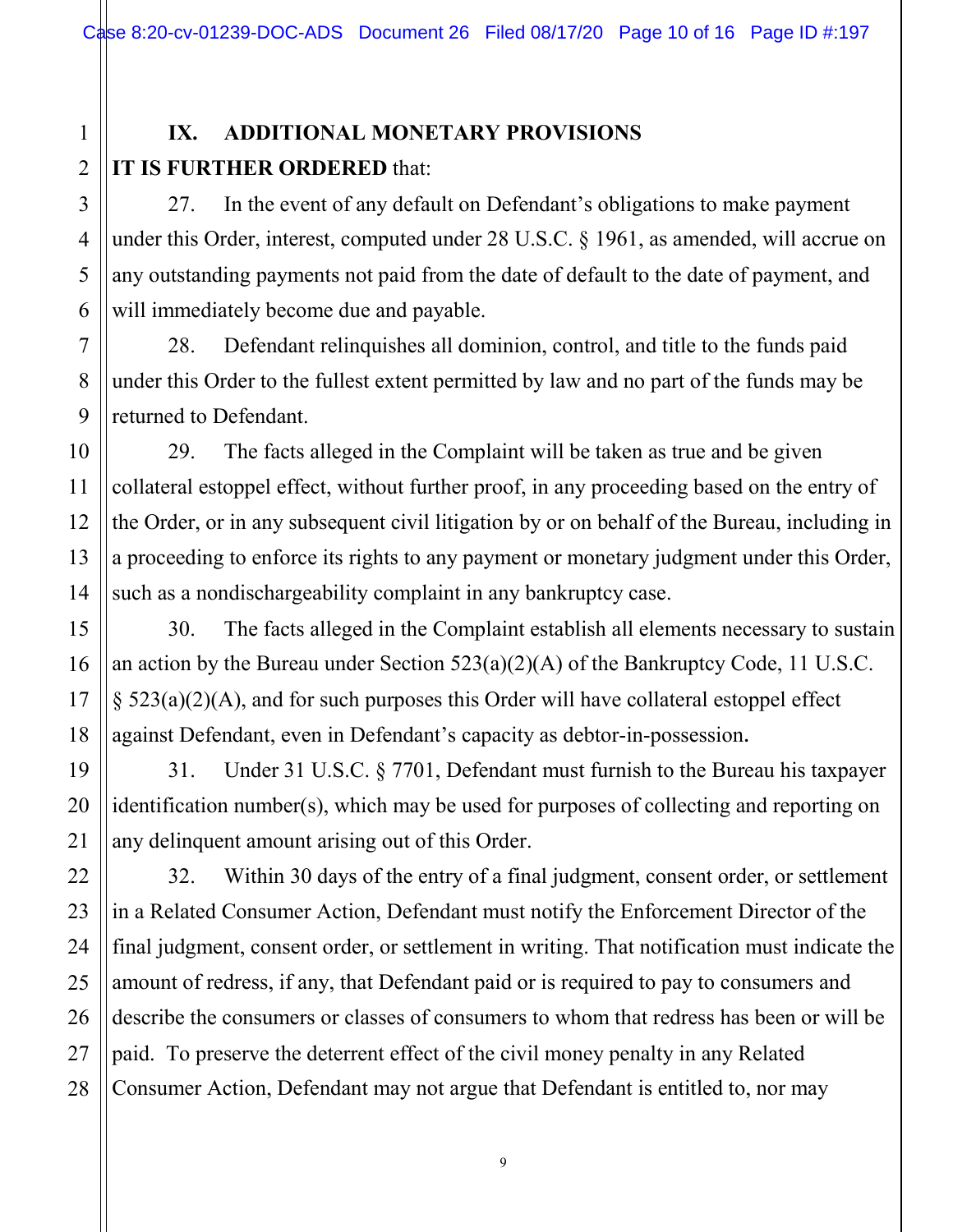1 2 Defendant benefit by, any offset or reduction of any monetary remedies imposed in the Related Consumer Action because of the civil money penalty paid in this action or because of any payment that the Bureau makes from the Civil Penalty Fund. If the court in any Related Consumer Action offsets or otherwise reduces the amount of compensatory monetary remedies imposed against Defendant based on the civil money penalty paid in this action or based on any payment that the Bureau makes from the Civil Penalty Fund, Defendant must, within 30 days after entry of a final order granting such offset or reduction, notify the Bureau and pay the amount of the offset or reduction to the U.S. Treasury. Such a payment will not be considered an additional civil money penalty and will not change the amount of the civil money penalty imposed in this action.

33. Upon written request, any consumer reporting agency must furnish consumer reports to the Bureau concerning Defendant under Section 604(a)(1) of the Fair Credit Reporting Act, 15 U.S.C.§ 168l b(a)(1), which may be used for purposes of collecting and reporting on any delinquent amount arising out of this Order.

### **COMPLIANCE PROVISIONS**

### **X. REPORTING REQUIREMENTS**

# **IT IS FURTHER ORDERED** that:

34. Defendant must notify the Bureau of any development that may affect compliance obligations arising under this Order, including, but not limited to, the filing of any bankruptcy or insolvency proceeding by or against Defendant; or a change in Defendant's name or address. Defendant must provide this notice, if practicable, at least 30 days before the development, but in any case no later than 14 days after the development.

- 35. Within 7 days of the Effective Date, Defendant must:
	- a. Designate at least one telephone number and email, physical and postal address as points of contact, which the Bureau may use to communicate with Defendant;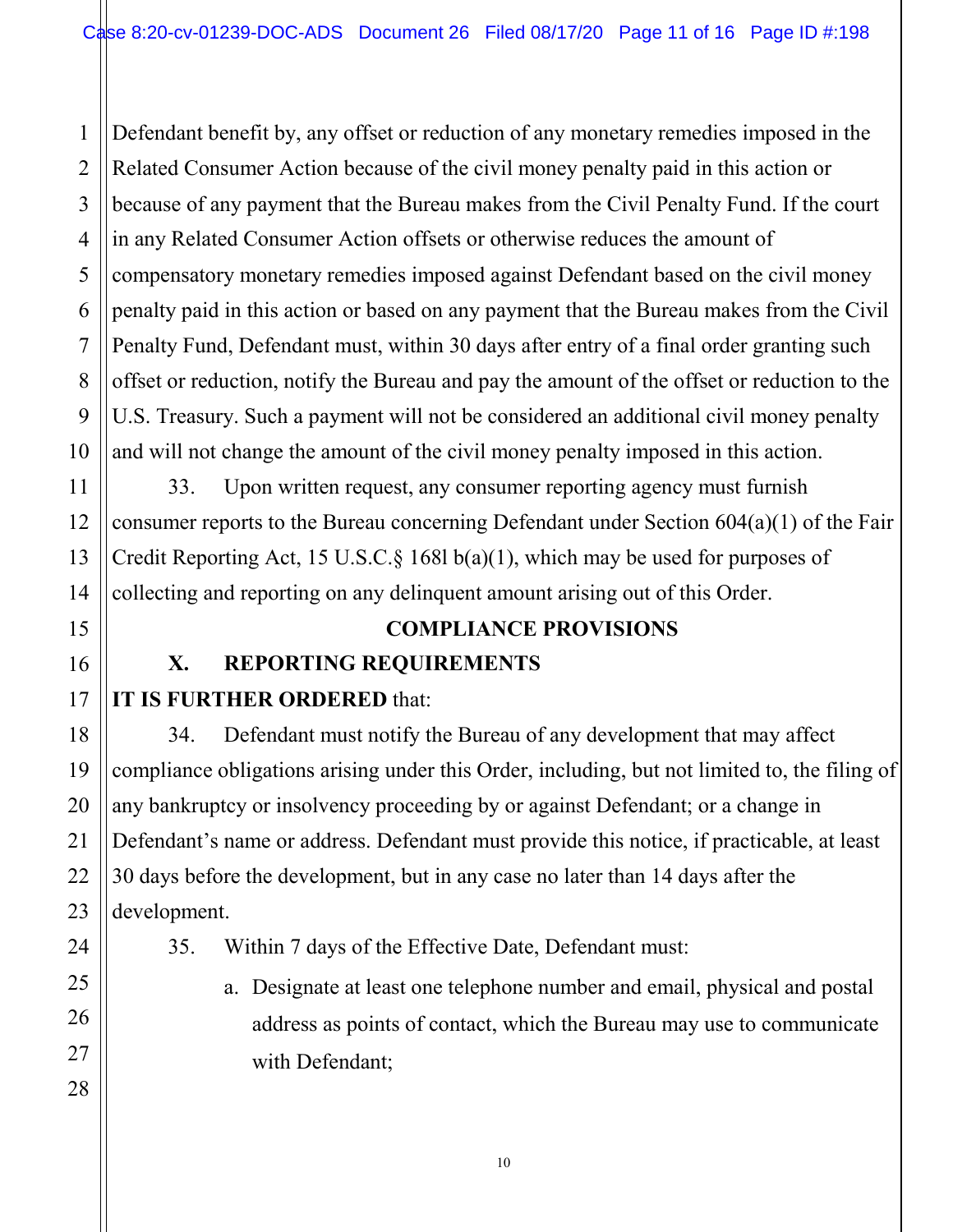$\mathbf{\mathsf{H}}$ 

| 1              | b. Identify all businesses for which Defendant is the majority owner, or that             |
|----------------|-------------------------------------------------------------------------------------------|
| $\overline{2}$ | Defendant directly or indirectly controls, by all of their names, telephone               |
| 3              | numbers, and physical, postal, email and Internet addresses;                              |
| 4              | c. Describe the activities of each such business, including the products and              |
| 5              | services offered, and the means of advertising, marketing, and sales;                     |
| 6              | d. Identify all Defendant's telephone numbers and all email, Internet,                    |
| 7              | physical and postal addresses of Defendant, including all residences; and                 |
| 8              | e. Describe in detail Defendant's involvement in any business for which he                |
| 9              | performs services in any capacity or which he wholly or partially owns,                   |
| 10             | including his title, role, responsibilities, participation, authority, control,           |
| 11<br>12       | and ownership.                                                                            |
| 13             | Defendant must report any change in the information required to be<br>36.                 |
| 14             | submitted under Paragraph 35 at least 30 days before the change or as soon as practicable |
| 15             | after learning about the change, whichever is sooner.                                     |
| 16             | Within 90 days of the Effective Date, and again one year after the Effective<br>37.       |
| 17             | Date, Defendant must submit to the Enforcement Director an accurate written compliance    |
| 18             | progress report sworn under penalty of perjury (Compliance Report), which, at a           |
| 19             | minimum:                                                                                  |
| 20             | a. Lists each applicable paragraph and subparagraph of the Order and                      |
| 21             | describes in detail the manner and form in which Defendant has complied                   |
| 22             | with each such paragraph and subparagraph of this Order; and                              |
| 23             | b. Attaches a copy of each Order Acknowledgment obtained under Section                    |
| 24             | XI, unless previously submitted to the Bureau.                                            |
| 25             | After the one-year period, Defendant must submit to the Enforcement Director additional   |
| 26             | Compliance Reports within 14 days of receiving a written request from the Bureau.         |
| 27             |                                                                                           |
| 28             |                                                                                           |
|                |                                                                                           |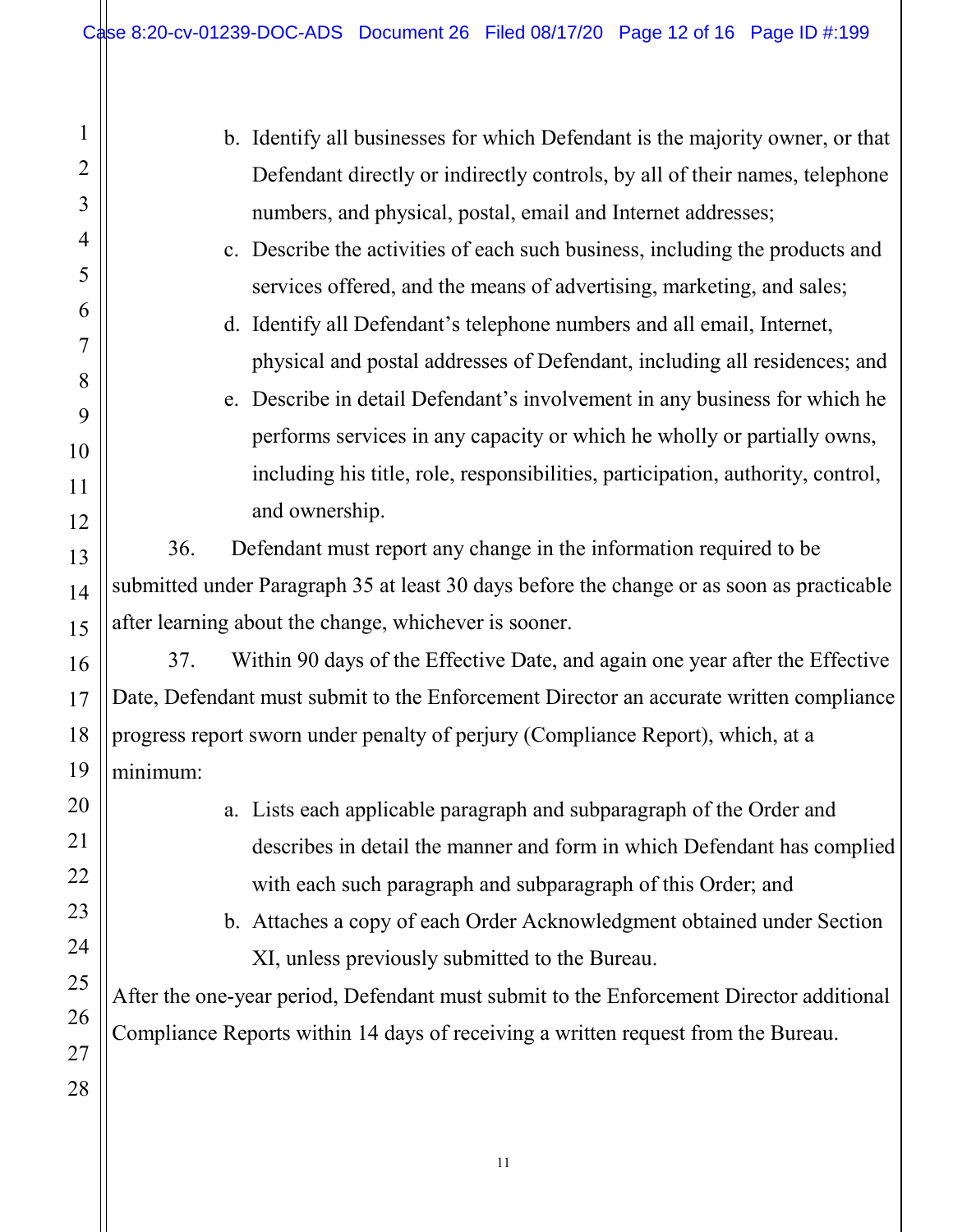# **XI. ORDER DISTRIBUTION AND ACKNOWLEDGEMENT IT IS FURTHER ORDERED** that:

38. Within 7 days of the Effective Date, Defendant must submit to the Enforcement Director an acknowledgment of receipt of this Order, sworn under penalty of perjury.

39. Within 30 days of the Effective Date, Defendant, for any business for which he is majority owner or which he directly or indirectly controls, must deliver a copy of this Order to each of its board members and executive officers, as well as to any managers, employees, service providers, or other agents and representatives who have responsibilities related to the subject matter of the Order.

40. For 5 years from the Effective Date, Defendant, for any business for which he is the majority owner or which he directly or indirectly controls, must deliver a copy of this Order to any business entity resulting from any change in structure referred to in Section X, any future board members and executive officers, before they assume their responsibilities.

41. Defendant must secure a signed and dated statement acknowledging receipt of a copy of this Order, ensuring that any electronic signatures comply with all the requirements of the E-Sign Act, 15 U.S.C. § 7001 *et seq*., within 30 days of delivery, from all persons receiving a copy of this Order under this Section.

**XII. RECORDKEEPING**

# **IT IS FURTHER ORDERED** that:

42. Defendant must create, for at least 7 years from the Effective Date, all documents and records necessary to demonstrate full compliance with each provision of this Order, including all submissions to the Bureau. Defendant must retain these documents for at least 7 years after creation and make them available to the Bureau upon the Bureau's request.

43. Defendant must maintain, for at least 5 years from the Effective Date or 5 years after creation, whichever is longer:

1

2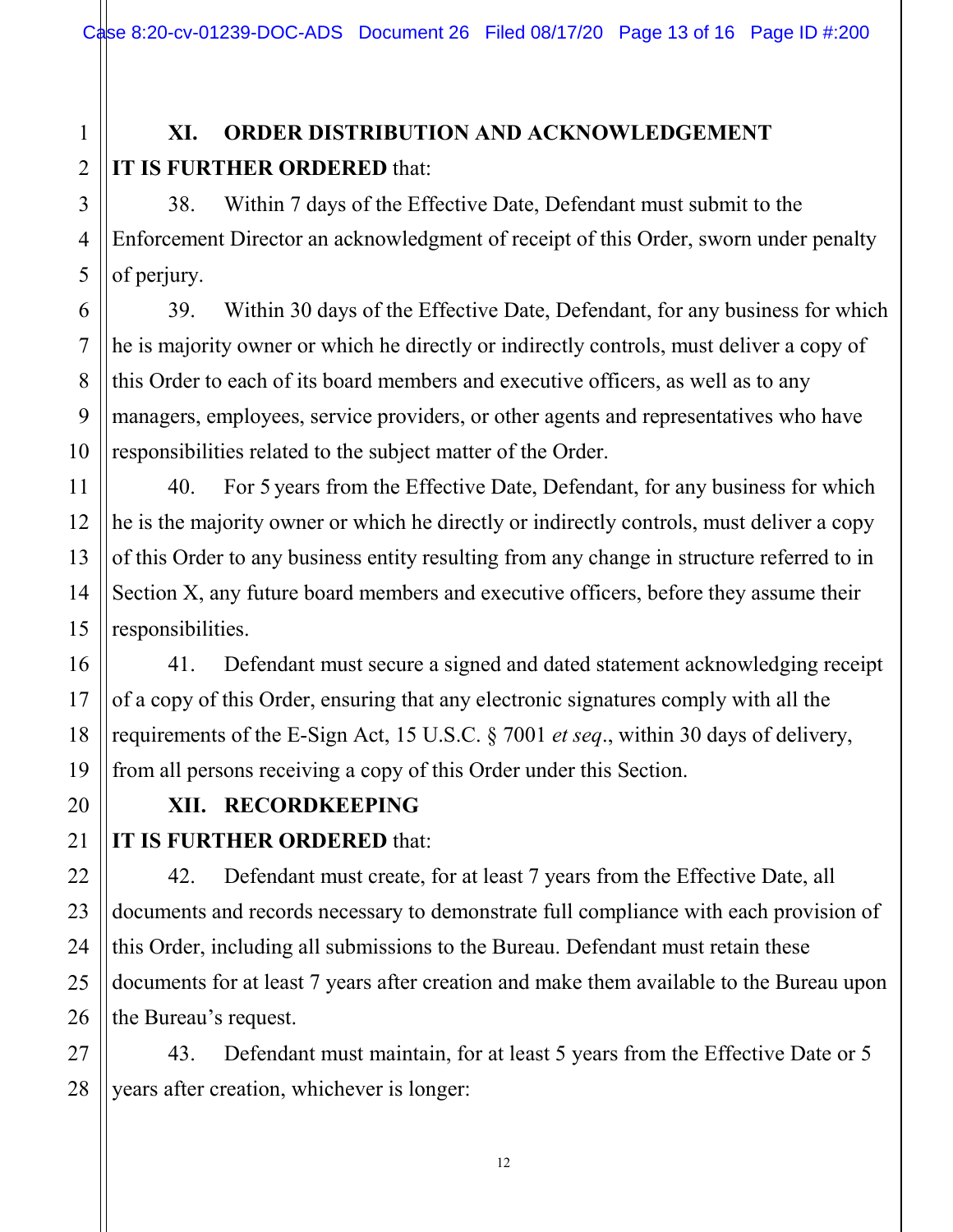| 1              | a. Financial records, including, but not limited to, individual and corporate               |  |
|----------------|---------------------------------------------------------------------------------------------|--|
| $\overline{2}$ | tax returns, credit reports, any and all documentation required to                          |  |
| 3              | complete the Bureau's individual and corporate financial disclosure                         |  |
| 4              | forms, and accounting records showing gross and net revenues, all costs                     |  |
| 5              | incurred in generating revenues, and the resulting net profit or loss;                      |  |
| 6              | b. For any Affected Consumer, records showing the person's name, email                      |  |
| 7              | and postal address, telephone number, dates and dollar amounts of                           |  |
| 8              | payments made, and the quantity and description of goods and services                       |  |
| 9              | purchased; and                                                                              |  |
| 10<br>11       | c. All consumer complaints and refund requests (whether received directly                   |  |
| 12             | or indirectly, such as through a third party), and any response to those                    |  |
| 13             | complaints or requests.                                                                     |  |
| 14             | Defendant must make the documents identified in Paragraph 43 available to<br>44.            |  |
| 15             | the Bureau upon the Bureau's request.                                                       |  |
| 16             | XIII. NOTICES                                                                               |  |
| 17             | IT IS FURTHER ORDERED that:                                                                 |  |
| 18             | Unless otherwise directed in writing by the Bureau, Defendant must provide<br>45.           |  |
| 19             | all submissions, requests, communications, or other documents relating to this Order in     |  |
| 20             | writing, with the subject line, "CFPB v. GST Factoring, Inc., et al., Case No. 8:20-cv-     |  |
| 21             | 01239" and send them by overnight courier or first-class mail to the below address and      |  |
| 22             | contemporaneously by email to Enforcement Compliance@cfpb.gov:                              |  |
| 23             | <b>Assistant Director for Enforcement</b><br><b>Bureau of Consumer Financial Protection</b> |  |
| 24             | <b>ATTENTION: Office of Enforcement</b>                                                     |  |
| 25             | 1700 G Street, N.W.<br>Washington, DC 20552                                                 |  |
| 26             |                                                                                             |  |
| 27             |                                                                                             |  |
| 28             |                                                                                             |  |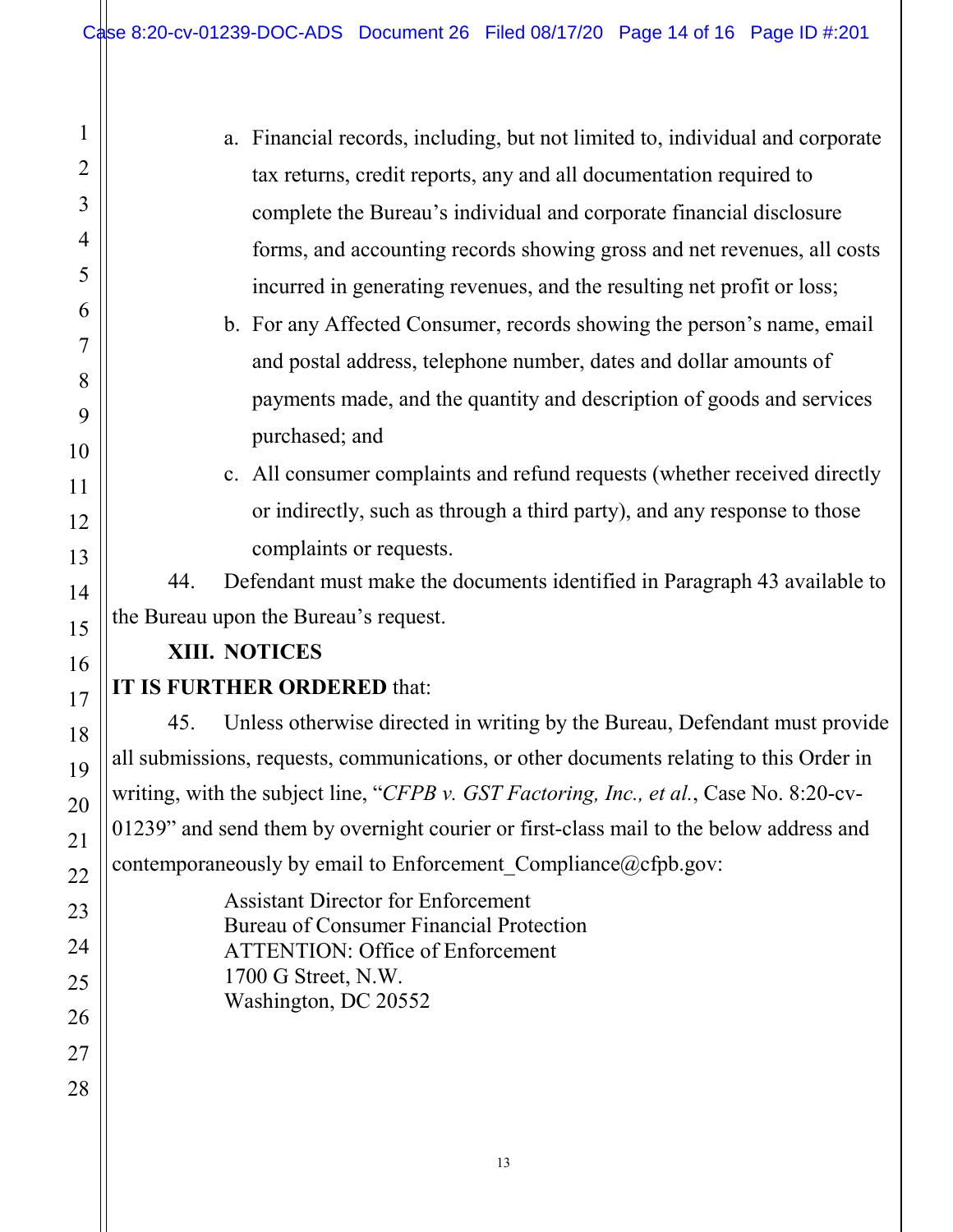# **XIV. COOPERATION WITH THE BUREAU IT IS FURTHER ORDERED** that:

46. Defendant must cooperate fully to help the Bureau determine the identity and location of, and the amount of injury sustained by, each Affected Consumer. Defendant must provide such information in his or his agents' possession or control within 14 days of receiving a written request from the Bureau.

47. Defendant must cooperate fully with the Bureau in this matter and in any investigation or litigation related to or associated with the conduct described in the Complaint, including, but not limited to, providing information, documents, and testimony. Defendant must provide truthful and complete information, evidence, and testimony. Defendant must appear, or cause employees or agents to appear, for interviews, discovery, hearings, trials, and any other proceedings that the Bureau may reasonably request upon 10 days written notice, or other reasonable notice, at such places and times as the Bureau may designate, without the service of compulsory process.

# **XV. COMPLIANCE MONITORING IT IS FURTHER ORDERED** that, to monitor Defendant's compliance with this Order, including the financial representations upon which the monetary judgment was partially suspended:

48. Within 14 days of receipt of a written request from the Bureau, Defendant must submit additional compliance reports or other requested information, which must be sworn under penalty of perjury; provide sworn testimony; or produce documents.

49. For purposes of this Section, the Bureau may communicate directly with Defendant, unless Defendant retains counsel related to these communications.

50. Defendant must permit Bureau representatives to interview any employee or other person affiliated with Defendant who has agreed to such an interview. The person interviewed may have counsel present.

51. Nothing in this Order will limit the Bureau's lawful use of compulsory process, including pursuant to 12 C.F.R. § 1080.6.